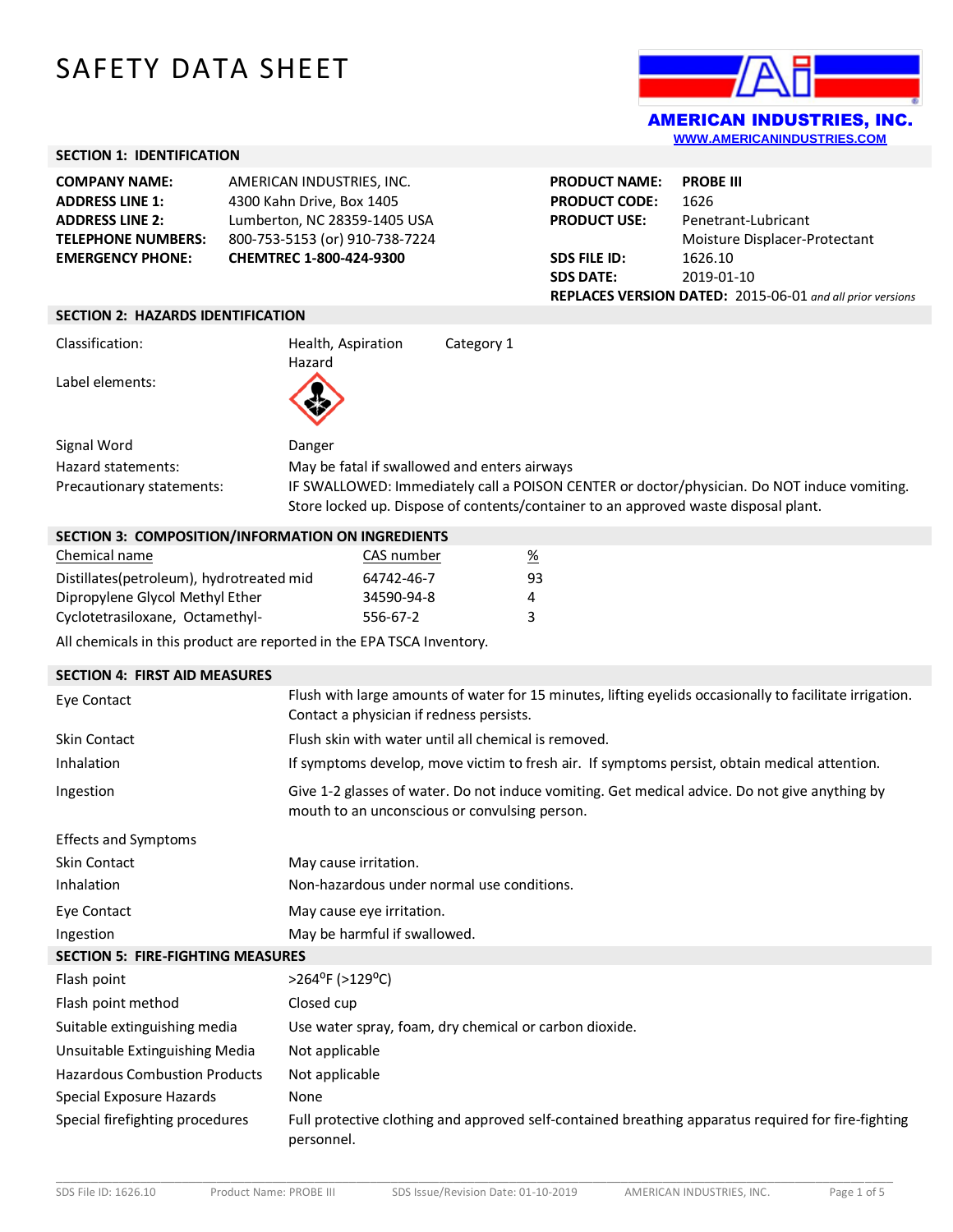# **SECTION 6: ACCIDENTAL RELEASE MEASURES**

| SECTION 6: ACCIDENTAL RELEASE MEASURES                     |                                                                                                                                                                                                                          |                                                                                                           |  |  |
|------------------------------------------------------------|--------------------------------------------------------------------------------------------------------------------------------------------------------------------------------------------------------------------------|-----------------------------------------------------------------------------------------------------------|--|--|
| Personal precautions                                       | Use appropriate protective equipment.                                                                                                                                                                                    |                                                                                                           |  |  |
| <b>Environmental Precautionary</b><br><b>Measures</b>      | Not determined.                                                                                                                                                                                                          |                                                                                                           |  |  |
| Methods for Containment and<br>Clean-up                    | Soak up residue with an absorbent such as clay or sand. Place in a nonleaking<br>container for proper disposal according to Federal, State, and Local regulations. Do not discharge<br>into waterways or sewage systems. |                                                                                                           |  |  |
| <b>SECTION 7: HANDLING AND STORAGE</b>                     |                                                                                                                                                                                                                          |                                                                                                           |  |  |
| Precautions for safe handling                              |                                                                                                                                                                                                                          | Use in a well-ventilated area. Do not breathe vapors. Do not get on skin, eyes, or clothing.              |  |  |
| <b>Storage Requirements</b>                                | Keep from freezing. Store between 50°-80°F (10°-27°C)                                                                                                                                                                    |                                                                                                           |  |  |
| SECTION 8: EXPOSURE CONTROLS/PERSONAL PROTECTION           |                                                                                                                                                                                                                          |                                                                                                           |  |  |
| Engineering controls<br>Personal Protective Equipment      | Use in a well-ventilated area.<br>Safety glasses, gloves, apron.                                                                                                                                                         |                                                                                                           |  |  |
| Dipropylene glycol methyl ether                            | 34590-94-8                                                                                                                                                                                                               | [4%]                                                                                                      |  |  |
| Components with workplace control parameters<br><b>TWA</b> | 100 ppm                                                                                                                                                                                                                  | USA ACGIH Threshold Limit Values (TLV)                                                                    |  |  |
|                                                            |                                                                                                                                                                                                                          | Eye & Upper Respiratory Tract Irritation Central Nervous System Impairment Danger of cutaneous absorption |  |  |
| <b>STEL</b>                                                | 150 ppm                                                                                                                                                                                                                  | USA ACGIH Threshold Limit Values (TLV)                                                                    |  |  |
|                                                            |                                                                                                                                                                                                                          | Eye & Upper Respiratory Tract Irritation Central Nervous System Impairment Danger of cutaneous absorption |  |  |
| <b>TWA</b>                                                 | $100$ ppm<br>600 mg/m3                                                                                                                                                                                                   | USA Occupational exposure limits (OSHA)-Table Z-1<br>Limits for air contaminants                          |  |  |
| Skin designation The value in mg/m3 is approximate.        |                                                                                                                                                                                                                          |                                                                                                           |  |  |
| <b>TWA</b>                                                 | 100 ppm<br>600 mg/m3                                                                                                                                                                                                     | USA OSHA-Table Z-1 limits for air contaminants-<br>1910.1000                                              |  |  |
| Skin notation                                              |                                                                                                                                                                                                                          |                                                                                                           |  |  |
| <b>STEL</b>                                                | 150 ppm<br>900 ng/m3                                                                                                                                                                                                     | USA OSHA-Table Z-1 limits for air contaminants-<br>1910.1000                                              |  |  |
| Skin notation                                              |                                                                                                                                                                                                                          |                                                                                                           |  |  |
| <b>TWA</b>                                                 | 100 ppm<br>600 mg/m3                                                                                                                                                                                                     | USA NIOSH Recommended Exposure Limits                                                                     |  |  |
| Potential for dermal absorption                            |                                                                                                                                                                                                                          |                                                                                                           |  |  |
| <b>ST</b>                                                  | 150 ppm<br>900 mg/m3                                                                                                                                                                                                     | USA NIOSH Recommended Exposure Limits                                                                     |  |  |
| Potential for dermal absorption                            |                                                                                                                                                                                                                          |                                                                                                           |  |  |
| Cyclotetrasiloxane, octamethyl-                            | 556-67-2                                                                                                                                                                                                                 | $[3%]$                                                                                                    |  |  |
| <b>SECTION 9: PHYSICAL AND CHEMICAL PROPERTIES</b>         |                                                                                                                                                                                                                          |                                                                                                           |  |  |
| Appearance                                                 | Clear, liquid                                                                                                                                                                                                            |                                                                                                           |  |  |
| Odor                                                       | Mild petroleum                                                                                                                                                                                                           |                                                                                                           |  |  |
| pH                                                         | N/A                                                                                                                                                                                                                      |                                                                                                           |  |  |

| <b>UU</b>                    | ivilia pou vicalit |
|------------------------------|--------------------|
| рH                           | N/A                |
| Melting point/Freezing point | N/A                |
| Flash point                  | >264°F (>129°C)    |
| Specific gravity             | 0.83               |
| Solubility                   | Negligible         |
| Auto-ignition temperature    | N/A                |
| Decomposition temperature    | N/A                |
| Volatile Organic Compound    | 100%               |
|                              |                    |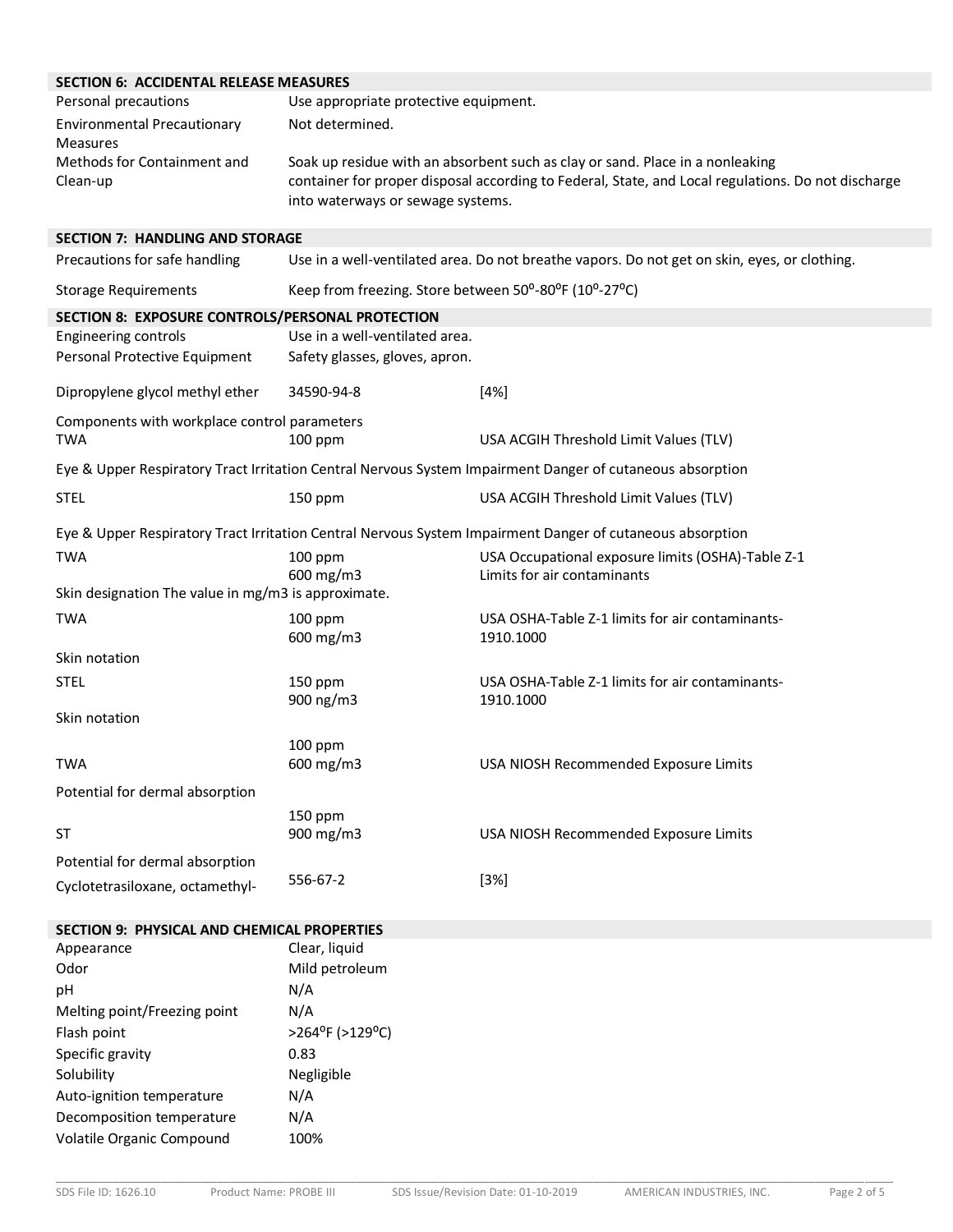| Odor threshold                              | N/A                                                                                                                                                        |                                                                                                                                                                                                   |  |  |
|---------------------------------------------|------------------------------------------------------------------------------------------------------------------------------------------------------------|---------------------------------------------------------------------------------------------------------------------------------------------------------------------------------------------------|--|--|
| Boiling point/Boiling range                 | 492°F-563°F                                                                                                                                                |                                                                                                                                                                                                   |  |  |
| <b>Evaporation Rate</b>                     | Slower than water                                                                                                                                          |                                                                                                                                                                                                   |  |  |
| Flammability                                | N/A                                                                                                                                                        |                                                                                                                                                                                                   |  |  |
| <b>Partition Coefficient</b>                | N/A<br>N/A                                                                                                                                                 |                                                                                                                                                                                                   |  |  |
| Vapor pressure<br>Vapor density (air=1)     | N/A                                                                                                                                                        |                                                                                                                                                                                                   |  |  |
| Viscosity                                   | N/A                                                                                                                                                        |                                                                                                                                                                                                   |  |  |
|                                             |                                                                                                                                                            |                                                                                                                                                                                                   |  |  |
| <b>SECTION 10: STABILITY AND REACTIVITY</b> |                                                                                                                                                            |                                                                                                                                                                                                   |  |  |
| Stability                                   | Stable                                                                                                                                                     |                                                                                                                                                                                                   |  |  |
| Conditions to avoid                         | Extreme heat and ignition sources.                                                                                                                         |                                                                                                                                                                                                   |  |  |
| Incompatibility                             | None known.                                                                                                                                                |                                                                                                                                                                                                   |  |  |
| Hazardous decomposition or by-<br>products  | Carbon dioxide, Carbon monoxide, various hydrocarbons.                                                                                                     |                                                                                                                                                                                                   |  |  |
| Hazardous polymerization                    | Will not occur                                                                                                                                             |                                                                                                                                                                                                   |  |  |
| SECTION 11: TOXICOLOGICAL INFORMATION       |                                                                                                                                                            |                                                                                                                                                                                                   |  |  |
| Dipropylene glycol methyl ether             | 34590-94-8                                                                                                                                                 | $[4\%]$                                                                                                                                                                                           |  |  |
| Information on toxicological effects        |                                                                                                                                                            |                                                                                                                                                                                                   |  |  |
| Acute toxicity Oral LD50                    | LD50 Oral $-$ rat $-$ 5,152 mg/kg                                                                                                                          |                                                                                                                                                                                                   |  |  |
| Inhalation LC50                             | No data available                                                                                                                                          |                                                                                                                                                                                                   |  |  |
| Dermal LD50                                 | Other information on acute toxicity                                                                                                                        |                                                                                                                                                                                                   |  |  |
| Skin corrosion/irritation                   | Serious eye damage/eye irritation                                                                                                                          |                                                                                                                                                                                                   |  |  |
| Eyes                                        | Rabbit                                                                                                                                                     | Mild eye irritation $-24$ h                                                                                                                                                                       |  |  |
| Respiratory or skin sensitization           | No data available                                                                                                                                          |                                                                                                                                                                                                   |  |  |
|                                             |                                                                                                                                                            |                                                                                                                                                                                                   |  |  |
| Germ cell mutagenicity                      | No data available                                                                                                                                          |                                                                                                                                                                                                   |  |  |
| Carcinogenicity                             |                                                                                                                                                            |                                                                                                                                                                                                   |  |  |
| <b>IARC</b>                                 | No component of this product present at levels greater than or equal to 0.1% is identified as<br>probable, possible or confirmed human carcinogen by IARC. |                                                                                                                                                                                                   |  |  |
| <b>ACGIH</b>                                | No component of this product present at levels greater than or equal to 0.1% is identified as a<br>carcinogen or potential carcinogen by ACGIH.            |                                                                                                                                                                                                   |  |  |
| <b>NTP</b>                                  | No component of this product present at levels greater than or equal to 0.1% is identified as a<br>known or anticipated carcinogen by NTP.                 |                                                                                                                                                                                                   |  |  |
| <b>OSHA</b>                                 | No component of this product present at levels greater than or equal to 0.1% is identified as a<br>carcinogen or potential carcinogen by OSHA.             |                                                                                                                                                                                                   |  |  |
| Reproductive toxicity                       | No data available.                                                                                                                                         |                                                                                                                                                                                                   |  |  |
| Teratogenicity                              | No data available.                                                                                                                                         |                                                                                                                                                                                                   |  |  |
| Specific target organ toxicity              | Single Exposure-No data available                                                                                                                          | Repeated Exposure-No data available                                                                                                                                                               |  |  |
| Aspiration hazard                           | No data available                                                                                                                                          |                                                                                                                                                                                                   |  |  |
| Potential health effects                    | Eyes-May cause eye irritation.                                                                                                                             | Inhalation-May be harmful if inhaled. May cause respiratory tract irritation. Ingestion-May be<br>harmful if swallowed. Skin -May be harmful if absorbed through skin. May cause skin irritation. |  |  |
| Signs and symptoms of exposure              | thoroughly investigated.                                                                                                                                   | To the best of our knowledge, the chemical, physical, and toxicological properties have not been                                                                                                  |  |  |
| Synergistic effects                         | No data available                                                                                                                                          |                                                                                                                                                                                                   |  |  |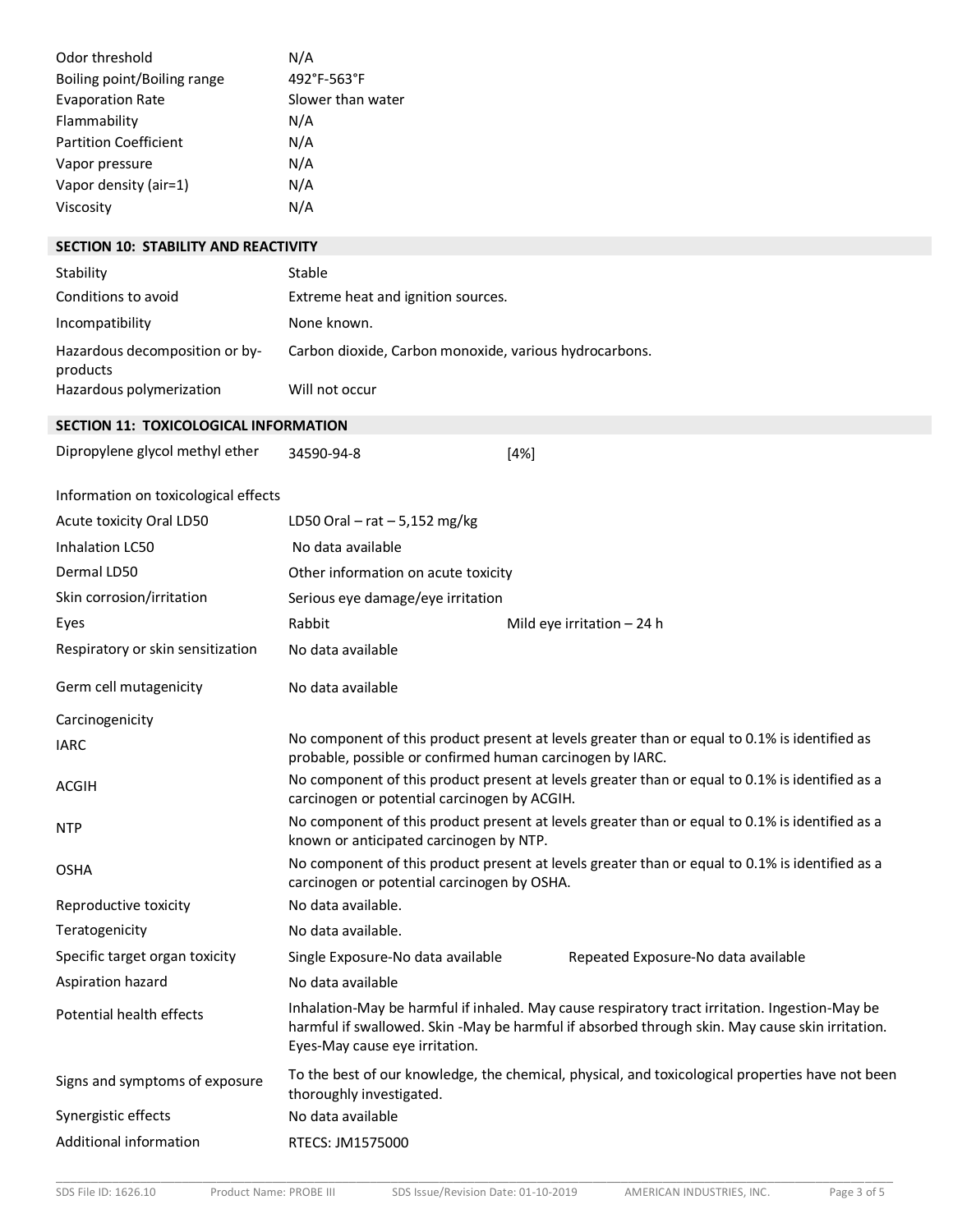| Acute toxicity<br>LD50 Oral – rat – >2,000 mg/kg<br>LC50 Inhalation - rat - 4 h - 36,000 mg/m3 Remarks: Behavioral: Excitement. Lungs, Thorax, or<br>Respiration: Dyspnea. Skin and Appendages: Other: Hair.<br>LD50 Dermal - rabbit - > 4,640 mg/kg |                                                                                                 |  |  |
|------------------------------------------------------------------------------------------------------------------------------------------------------------------------------------------------------------------------------------------------------|-------------------------------------------------------------------------------------------------|--|--|
| no data available                                                                                                                                                                                                                                    |                                                                                                 |  |  |
| Skin corrosion/irritation<br>Skin - rabbit Result: No skin irritation - 24 h (OECD Test Guideline 404)                                                                                                                                               |                                                                                                 |  |  |
| Serious Eye damage/irritation<br>Rabbit<br>No eye irritation - 24 h (OECD Test Guideline 405)                                                                                                                                                        |                                                                                                 |  |  |
| Respiratory or skin sensitization<br>Maximisation Test -guinea pig                                                                                                                                                                                   |                                                                                                 |  |  |
| Result<br>Does not cause skin sensitization. (OECD Test Guideline 406)                                                                                                                                                                               |                                                                                                 |  |  |
| Germ cell mutagenicity<br>S. typhimurim Result: negative                                                                                                                                                                                             |                                                                                                 |  |  |
| Mutagenicity (micronucleus test)<br>Rat - male and female                                                                                                                                                                                            |                                                                                                 |  |  |
| Carcinogenicity                                                                                                                                                                                                                                      |                                                                                                 |  |  |
| <b>IARC</b><br>probable, possible or confirmed human carcinogen by IARC.                                                                                                                                                                             | No component of this product present at levels greater than or equal to 0.1% is identified as   |  |  |
| ACGIH<br>carcinogen or potential carcinogen by ACGIH.                                                                                                                                                                                                | No component of this product present at levels greater than or equal to 0.1% is identified as a |  |  |
| <b>NTP</b><br>known or anticipated carcinogen by NTP.                                                                                                                                                                                                | No component of this product present at levels greater than or equal to 0.1% is identified as a |  |  |
| <b>OSHA</b><br>carcinogen or potential carcinogen by OSHA.                                                                                                                                                                                           | No component of this product present at levels greater than or equal to 0.1% is identified as a |  |  |
| Reproductive toxicity<br>Suspected human reproductive toxicant.                                                                                                                                                                                      |                                                                                                 |  |  |
| Rat-Inhalation<br>Reproductive toxicity<br>Effects on Newborn: Live birth index (# fetuses per litter; measured after birth).<br>no data available                                                                                                   | Overexposure may cause reproductive disorder(s) based on tests with laboratory animals.         |  |  |
| Specific target organ toxicity<br>Single Exposure-No data available<br>Repeated Exposure-No data available                                                                                                                                           |                                                                                                 |  |  |
| Aspiration hazard<br>No data available                                                                                                                                                                                                               |                                                                                                 |  |  |
| Repeated dose toxicity - rabbit - male and female - Dermal<br>Additional information<br>RTECS: GZ4397000                                                                                                                                             |                                                                                                 |  |  |

To the best of our knowledge, the chemical, physical, and toxicological properties have not been thoroughly investigated.

| <b>SECTION 12: ECOLOGICAL INFORMATION</b>                   |                                         |                   |  |  |  |
|-------------------------------------------------------------|-----------------------------------------|-------------------|--|--|--|
| Dipropylene glycol methyl ether                             | 34590-94-8                              | [4%]              |  |  |  |
| Information on ecological effects                           |                                         |                   |  |  |  |
| Toxicity to fish LC50                                       | Pimephales promelas (fathead<br>minnow) | >10,000 mg/l-96 h |  |  |  |
| Toxicity to daphnia EC50<br>and other aquatic invertebrates | Daphnia magna (Water flea)              | 1,919 mg/l-48 h   |  |  |  |
| Persistence and degradability                               | Biodegradability                        |                   |  |  |  |
| Bio-accumulative potential                                  | No data available                       |                   |  |  |  |
| Mobility in soil                                            | No data available                       |                   |  |  |  |
| Results of PBT and vPvB<br>assessment                       | No data available                       |                   |  |  |  |
| Other adverse effects                                       | No data available                       |                   |  |  |  |